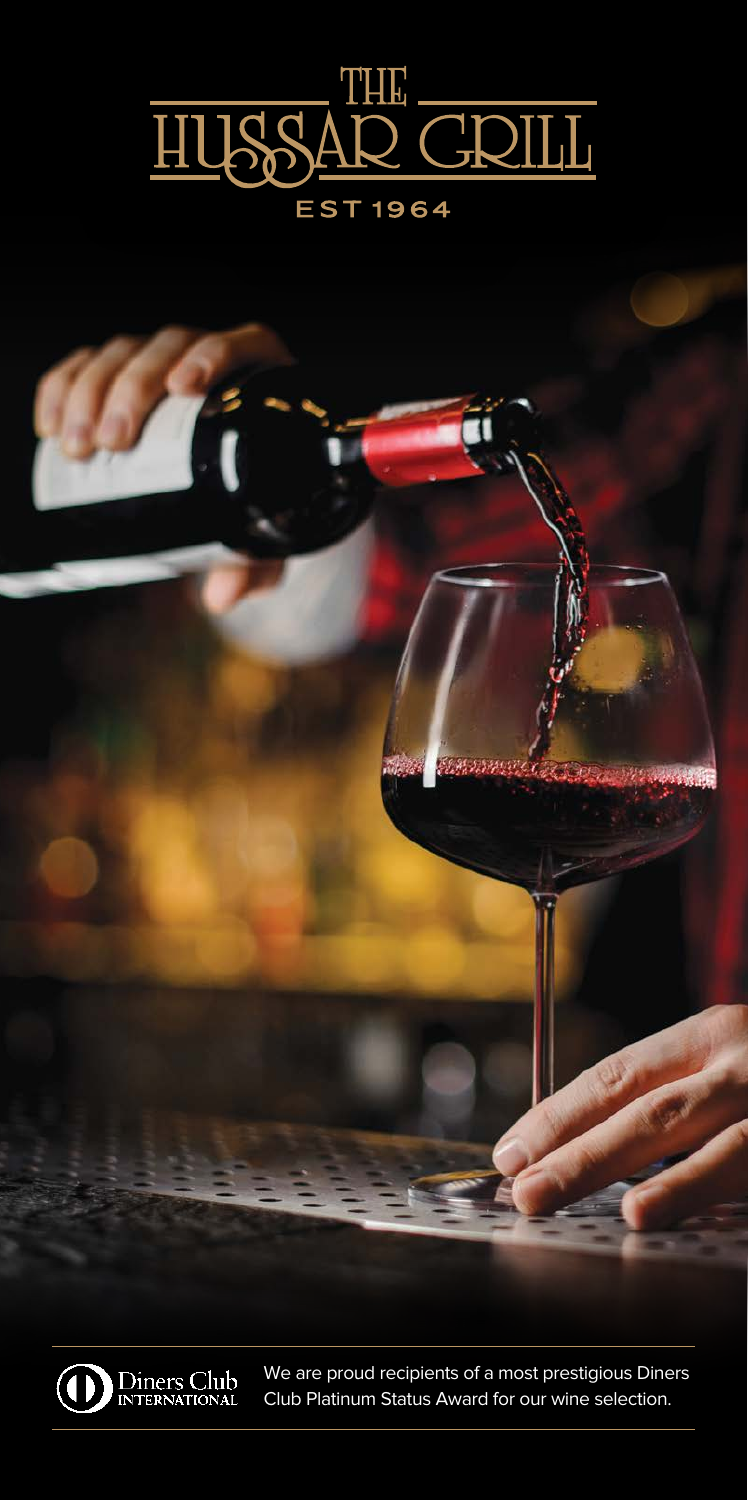# COCKTAILS

| <b>Aperol Spritz</b><br>Bubbly and Aperol topped with club soda garnished with an orange slice.                               | 80 |
|-------------------------------------------------------------------------------------------------------------------------------|----|
| Mojito<br>Bacardi rum, muddled with fresh mint leaves, limes and sugar.                                                       | 75 |
| Cosmopolitan<br>Absolut vodka shaken with triple sec, lime and cranberry juice,<br>garnished with a citrus twist.             | 75 |
| <b>Margarita</b><br>Olmeca tequila shaken cold with triple sec and freshly squeezed<br>lime juice.                            | 75 |
| <b>Strawberry Daiquiri</b><br>Bacardi rum blended with strawberries and lime juice.                                           | 75 |
| <b>Moscow Mule</b><br>Absolut vodka, ginger beer, fresh lime juice with a dash of bitters.                                    | 75 |
| <b>Piña Colada</b><br>Bacardi rum blended with pineapple, lime juice and coconut cream.                                       | 80 |
| <b>Watermelon Gin Bull</b><br>Malfy gin, fresh lime, ice and Red Bull Red Edition Watermelon.                                 | 75 |
| <b>The Signature Strawberry B&amp;T</b><br>Beefeater Pink gin, Indian tonic or lemonade, ice and freshly<br>cut strawberries. | 75 |
| <b>Espresso Martini</b><br>Absolut vodka, coffee liqueur and a shot of espresso.                                              | 75 |
| <b>Hussar Highlander</b><br>Glenmorangie 10 Yr Old and Disaronno Amaretto topped with<br>ginger ale and a wedge of lime.      | 85 |
| <b>Bloody Mary</b><br>Absolut vodka, tomato juice, ice and spices.<br>Garnished with a celery stalk and lemon wedge.          | 80 |

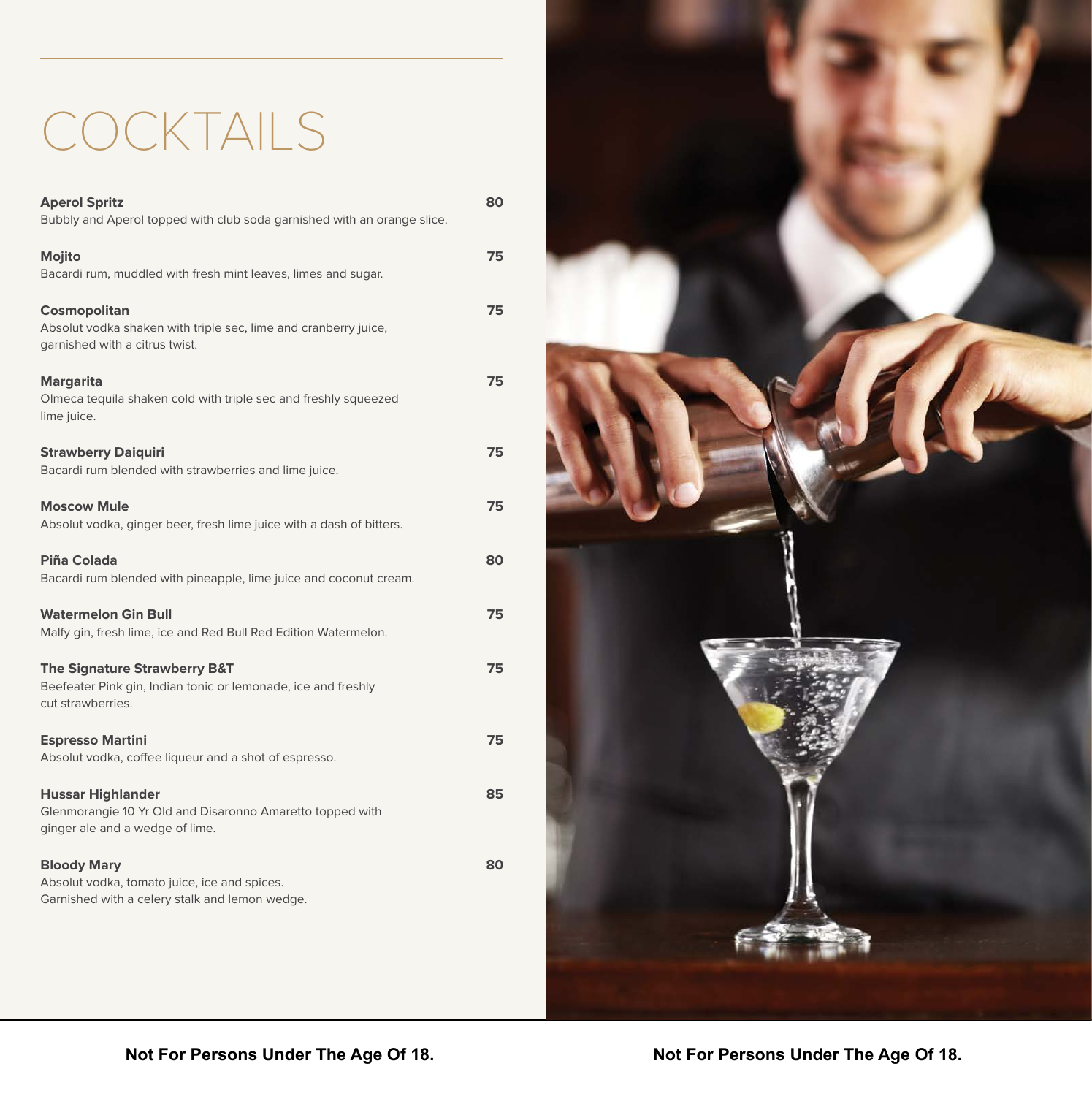In order to provide you with as much information as possible before finalising your selection, we have added the most recent available gradings from the **Platter's Wine Guide** to each wine. Please understand that our vintages are subject to availability from our wine farms.

A significant part of our Platinum Award status is owed to our careful selection of wines. It is a well-known fact that the 'terroir'– the soil, topography and climate – has a profound effect on the grapes producing the wine. It should come as no surprise then that all of our wines originate in the Western Cape – an area renowned for world-class terroir and home to the most revered wine regions in South Africa.

#### Regions contributing to our wine selection

| Stellenbosch   | Durbanville   | Franschhoek        |
|----------------|---------------|--------------------|
| Robertson      | Constantia    | Riebeek West       |
| Darling        | Elgin         | Paarl              |
| Hemel-en-Aarde | Wellington    | Swartland          |
| Cederberg      | Somerset West | <b>Breedekloof</b> |

#### **WINE PAIRING**

In order for your wine to deliciously complement your meal, we recommend pairing the following wines with your Hussar Grill creation.

#### **Salads**

Chenin Blanc, Unwooded Chardonnay, Rosé and Sauvignon Blanc

**Beef**  Cabernet Sauvignon, Merlot, Pinotage and Red Blends

**Lamb** Merlot, Shiraz and Red Blends

**Game** Pinotage and Shiraz

**Poultry** Chardonnay, Chenin Blanc, Sauvignon Blanc and White Blends

**Seafood** Chardonnay, Rosé, Sauvignon Blanc, Shiraz and Pinot Noir



Our guests are most welcome to bring their own wines. Rest assured there is never a corkage fee.

#### **WINE BY THE GLASS**

A third of a bottle for a third of the price means you're not losing out if you decide to order a second (or third) glass of wine with your meal. It's only fair to you, our loyal patron.

|                                                                                                                                                                                                                                                                 | 185ml       |
|-----------------------------------------------------------------------------------------------------------------------------------------------------------------------------------------------------------------------------------------------------------------|-------------|
| Môreson Miss Molly MCC Franschhoek<br>Named for Môreson's silver Weimaraner, Miss Molly, it is as captivating<br>and impossible to resist.                                                                                                                      | 80          |
| Sophie te' Blanche Sauvignon Blanc (****1/2 Platter) Elgin<br>This lively wine takes its quirky name from the vineyard workers'<br>nickname for the variety - 'Sophie te'blanche'. Lovely lime cordial<br>flavours give the wine a seafood-matching friskiness. | 250ml<br>80 |
| HER Sauvignon Blanc Wellington<br>This full-flavoured wine is bursting with juicy granadilla and grapefruit flavours,<br>with hints of green apple and freshly cut grass with a crisp, zesty finish.                                                            | 60          |
| Cederberg Chenin Blanc (**** Platter) Cederberg<br>Beautiful layers of melon, grapefruit and fleshy white pear.                                                                                                                                                 | 82          |
| Warwick The First Lady Chardonnay unoaked (***1/2 Platter) Stellenbosch<br>A great mix of citrus and melon on the nose. No sign of wood gives<br>the wine its accessibility for everyday enjoyment.                                                             | 82          |
| Laborie Chardonnay (** <sup>1</sup> /2 Platter) Paarl<br>Upfront litchi, lemon zest and pineapple aromas with undertones<br>of raw almonds and green apple.                                                                                                     | 55          |
| De Grendel Rosé (*** Platter) Durbanville<br>Dry Rosé from Pinotage and Cabernet grapes to make an invitingly<br>fresh and vibrant wine.                                                                                                                        | 66          |
| <b>The Hussar Grill 50th Red</b> Durbanville<br>A delectably spicy premium red blend to celebrate our 50th anniversary.                                                                                                                                         | 62          |
| Van Loveren Cabernet Sauvignon/Merlot Blend (*** Platter) Robertson<br>A complex, full-bodied blend matured for eight months,<br>culminating in elegant, rich Christmas pudding and tobacco notes.                                                              | 58          |
| <b>Alto Rouge</b> (***1/2 Platter) Stellenbosch<br>A red blend, medium-bodied with blackberry nuances, followed by<br>tobacco, chocolate and vanilla.                                                                                                           | 80          |
| <b>Warwick The First Lady Cabernet Sauvignon</b> (****) Platter) Stellenbosch<br>Its sweet dark plum flavours slip down smoothly, leaving a rich<br>choc-vanilla aftertaste.                                                                                    | 85          |
| <b>Franschhoek Cellar Shiraz</b> Franschhoek<br>Full-bodied and generous with exuberant mulberry, plum, pepper and spice.<br>Balanced by soft, ripe tannins for a finish with length and finesse.                                                               | 62          |
| Fleur Du Cap Merlot (**** Platter) Stellenbosch<br>A silky voluptuous wine packed with enticing plum flavours underpinned<br>by spicy tannins.                                                                                                                  | 85          |
| Le Bonheur Merlot (**** Platter) Stellenbosch<br>Smooth, elegant and delightfully pleasing. Notes of ripe cherries,<br>blackcurrant and cedarwood, with subtle hints of potpourri and dark<br>chocolate. Medium-bodied with supple and fine tannins.            | 72          |
| L'Avenir Pinotage (*** <sup>1</sup> /2 Platter) Stellenbosch<br>Medium-bodied and bursting with cherry and plum flavours, with a touch of<br>sweet spice typical to Pinotage. Delicate and fresh, with supple tannins.                                          | 70          |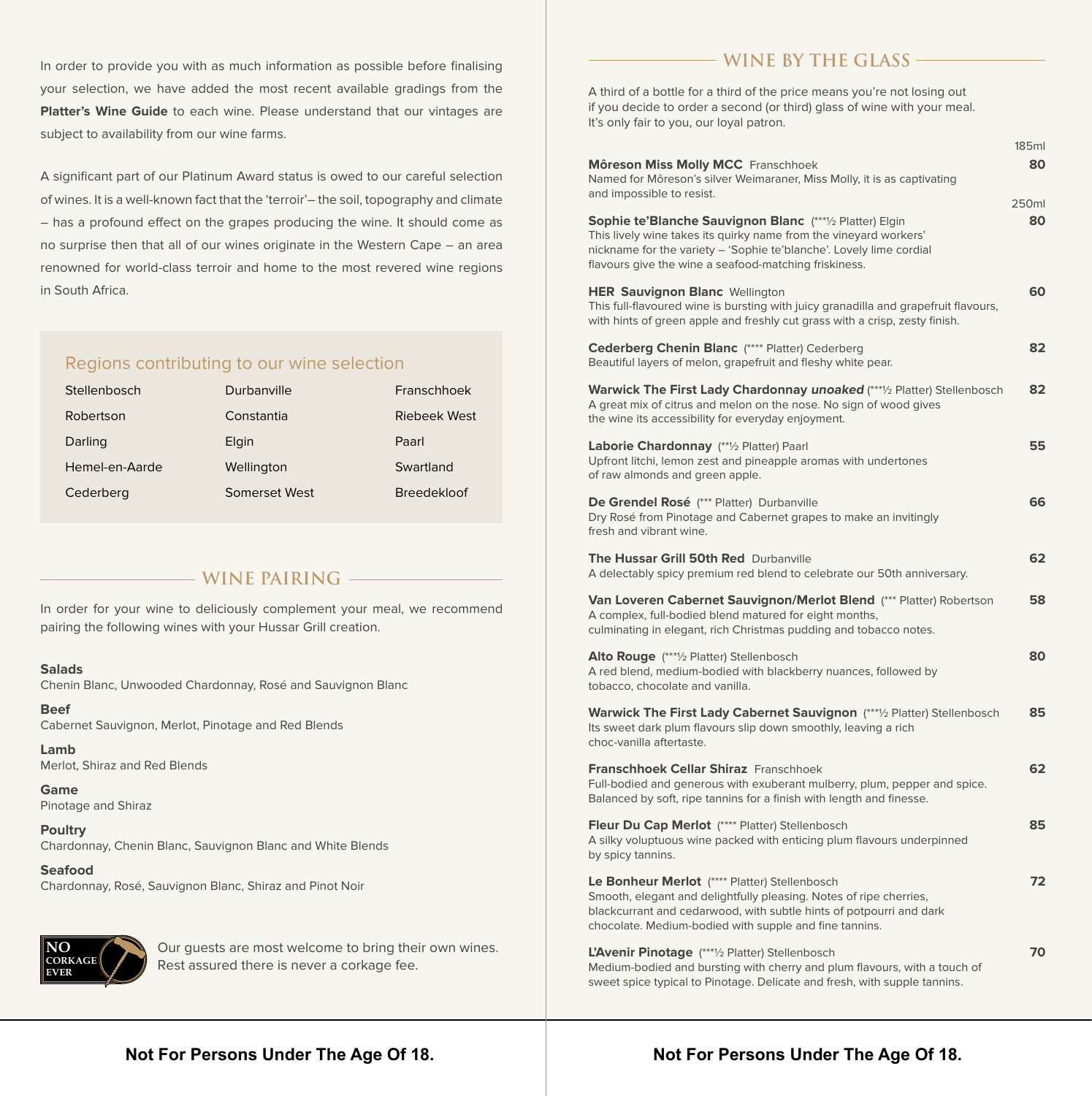# **CHAMPAGNES & MCCs**

| Graham Beck Brut MCC NV (**** Platter) Franschhoek<br>Traditional Chardonnay-Pinot Noir blend chosen as celebratory bubbly at<br>Mandela's inauguration and Obama's presidential win. Dry and delicious.                                                              | 425  |
|-----------------------------------------------------------------------------------------------------------------------------------------------------------------------------------------------------------------------------------------------------------------------|------|
| Pongrácz Brut MCC NV (**** Platter) Stellenbosch<br>Bottle-fermented bubbly, named after feisty refugee Hungarian<br>nobleman-turned-winemaker, Desiderius Pongrácz. Made from a blend<br>of Chardonnay and Pinot Noir, it's attractively dry.                        | 380  |
| <b>Môreson Miss Molly MCC NV Franschhoek</b><br>Named for Môreson's silver Weimaraner, Miss Molly, it is as captivating<br>and impossible to resist. Enjoy a chilled, refreshing glass before your meal.                                                              | 340  |
| Pongrácz Noble Nectar Demi-Sec MCC NV (**** Platter) Stellenbosch<br>Softly sweet version of the MCC Brut, bolstered by a small dose of sugar<br>to balance bubbly's keen acidity.                                                                                    | 415  |
| Pongrácz Rosé MCC NV (***1/2 Platter) Stellenbosch<br>Pinot Noir's red skin puts the colour into this attractively dry, sparkling<br>ballerina pink MCC.                                                                                                              | 375  |
| <b>GH Mumm Cordon Rouge Brut NV France</b><br>Maison Mumm was founded by the three German Mumm brothers in 1827.<br>Pinot Noir ensures sufficiently intense flavours to enjoy with lighter meats.                                                                     | 1050 |
| Moët & Chandon Impérial France<br>Moët is deliberately made in a richer, less dry style, coated with<br>an irresistible veneer of creaminess in a soft, light and fresh style.<br>Enjoy the fine bubbles and gingerbread flavours.                                    | 1050 |
| Moët & Chandon Nectar Impérial France<br>The off-dry partner to the dry Brut Impérial from the luxury Champagne                                                                                                                                                       | 1200 |
| house, Moët Hennessy.                                                                                                                                                                                                                                                 |      |
| <b>CHENIN BLANC</b>                                                                                                                                                                                                                                                   |      |
| <b>HER</b> Wellington<br>Made with two styles of Chenin Blanc grapes, the strong tropical and<br>stone fruit aromas make for a bold but fresh wine, with green melon<br>lingering at the end.                                                                         | 180  |
| Kleine Zalze Vineyard Selection (**** Platter) Stellenbosch<br>The Chenin renaissance is in full swing, producing excellent barrel-fermented<br>whites. Lovely richness and complexity make this a fine choice to accompany<br>our crisp Pork Belly and Marrow Bones. | 330  |
| Cederberg (**** Platter) Cederberg<br>From high-altitude mountain vineyards, this consistent Chenin is known<br>for its mouth-tingling freshness and long fruit-laden finish.                                                                                         | 245  |
| Ken Forrester Old Vine Reserve (*****) Platter) Stellenbosch<br>Full and delicious reserve bottling, with a touch of sweet fruit to soften<br>Chenin's steely nature from eponymous Chenin maestro and ex-restaurateur<br>who would pair it with seafood and poultry. | 335  |
| Mulderbosch Steen Op Hout (**** Platter) Stellenbosch<br>A brush of French oak adds style and class to this grape (also called<br>Steen, locally) made by this popular winery. Deliciously mouth-filling baked<br>apple flavours.                                     | 205  |

# - SAUVIGNON BLANC -

| <b>HER</b> Wellington<br>This full-flavoured wine is bursting with juicy granadilla and grapefruit flavours,<br>with hints of green apple and freshly cut grass with a crisp, zesty finish.                                                                          | 180 |
|----------------------------------------------------------------------------------------------------------------------------------------------------------------------------------------------------------------------------------------------------------------------|-----|
| <b>Sophie te'Blanche</b> (***1/2 Platter) Elgin<br>Lovely lime cordial flavours give the wine a seafood-matching friskiness.                                                                                                                                         | 245 |
| <b>Thelema Sutherland</b> (**** Platter) Stellenbosch<br>A dry, zippy style, with mouth-watering Granny Smith apple flavours.                                                                                                                                        | 260 |
| Steenberg (**** Platter) Constantia<br>A classic cool-climate Sauvignon. Pungent green peppers and pea before<br>a rich mid-palate helped by 90 days on lees, tangy lemon finish.                                                                                    | 335 |
| <b>La Motte</b> (****/2 Platter) Franschhoek<br>Multi-regional blend effortlessly combines different Sauvignon characteristics<br>to create a balanced, refreshing wine.                                                                                             | 240 |
| <b>Van Loveren</b> (**** Platter) Robertson<br>Full-bodied with hints of melon and figs on the palate, with an elegant,<br>lingering finish.                                                                                                                         | 180 |
| <b>Diemersdal</b> (**** Platter) Durbanville<br>Intense fruit flavours, vibrant acidity and flinty freshness.                                                                                                                                                        | 215 |
| Iona (*****1/2 Platter) Elgin<br>Complex passion fruit tightly wound around trademark flinty Elgin minerality.                                                                                                                                                       | 385 |
| <b>Springfield Life from Stone (**** Platter) Robertson</b><br>Hugely popular Sauvignon is made from vines grown on Springfield's<br>limestone-rich soils in a piercing, steely style.                                                                               | 325 |
| <b>CHARDONNAY-</b>                                                                                                                                                                                                                                                   |     |
| <b>Waterside unoaked</b> Franschhoek<br>A balanced yet refreshingly uncomplicated white wine. Fresh and unoaked,<br>with excellent balance between fruit and acidity, it was made with outdoor<br>living in mind. The perfect wine for everyday drinking.            | 175 |
| Warwick The First Lady unoaked (***1/2 Platter) Stellenbosch<br>Character is gained from ageing on fine lees rather than oaking.<br>Stylish and rich, with lime cordial zestiness.                                                                                   | 245 |
| <b>Fat Bastard</b> (***1/2 Platter) Robertson<br>The fat and happy Hippo label conveys a sense of fun in this<br>butterscotch-laced Chardonnay.                                                                                                                      | 240 |
| Glen Carlou (**** Platter) Paarl<br>Glen Carlou maintains the rich, luxuriously oaked buttery house style<br>developed by Peter Finlayson in the 90s, balanced by abundant vibrant<br>citrus flavours.                                                               | 325 |
| <b>Delaire Graff Banghoek Reserve (**** Platter) Stellenbosch</b><br>Diamantaire Laurence Graff has done a fine job of revamping this impressive<br>Helshoogte property. The vibrant complex Chardonnay will easily cut through<br>our Kingklip's rich butter sauce. | 465 |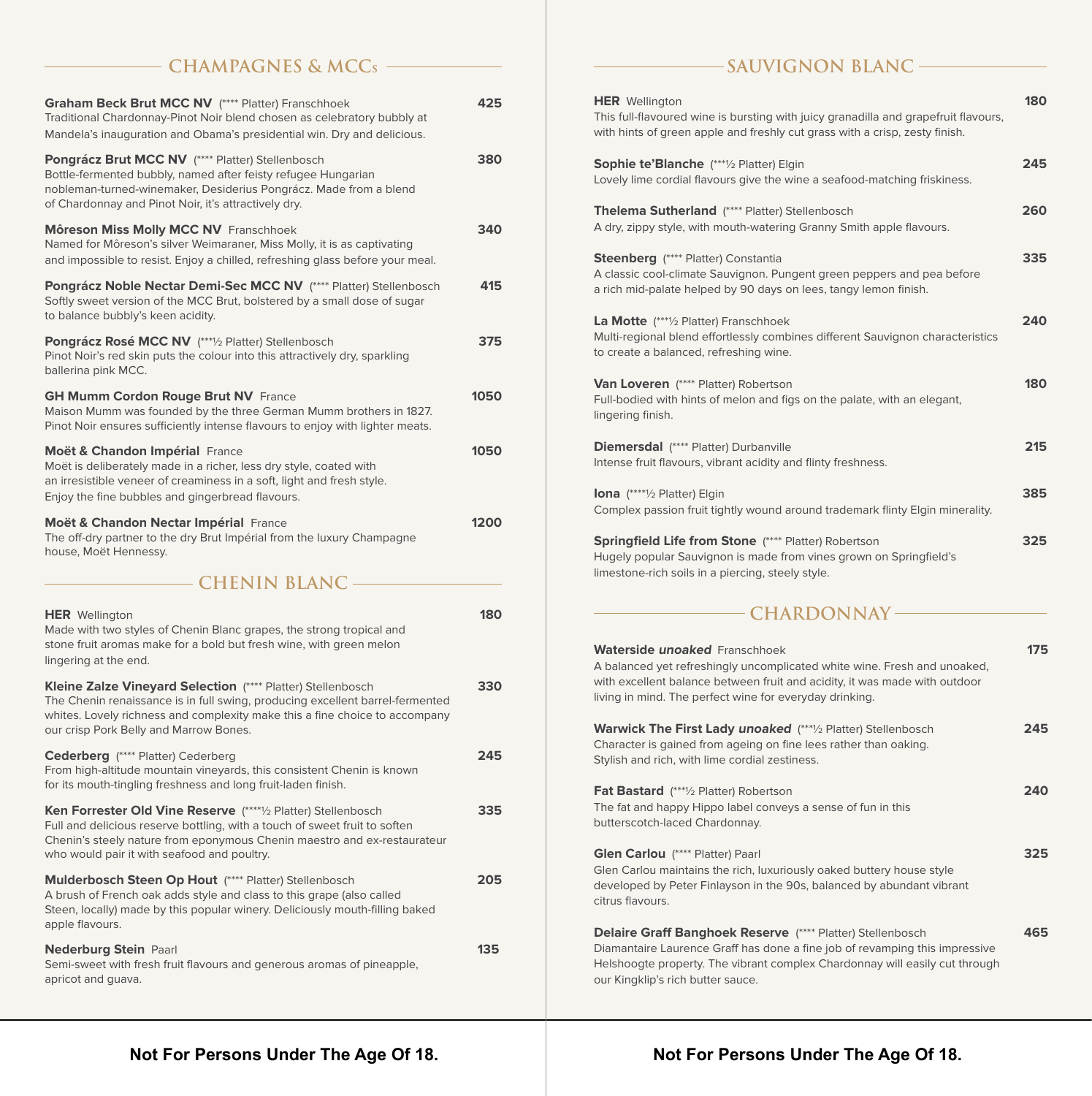#### **PREMIUM WHITE BLENDS**

| <b>Van Loveren Chardonnay Pinot Noir</b> (*** <sup>1</sup> / <sub>2</sub> Platter) Robertson<br>Upfront fresh floral flavours and a soft and fruity finish.                                                                                                                   | 195 |
|-------------------------------------------------------------------------------------------------------------------------------------------------------------------------------------------------------------------------------------------------------------------------------|-----|
| Haute Cabriére Chardonnay Pinot Noir (**** Platter) Franschhoek<br>Alluring, lightly tinted non-sparkling blend of Champagne grapes, by one<br>of the Cape's oldest bubbly producers, Achim von Arnim, offering generous<br>flavours which pair well with our grilled Salmon. | 255 |
| <b>ROSÉ/BLANC DE NOIR-</b>                                                                                                                                                                                                                                                    |     |
| <b>Delaire Graff Rosé Cabernet Franc</b> (***1/2 Platter) Stellenbosch<br>Dry, pale pink stunner from the high-altitude Cabernet Franc vineyards<br>of this fine property.                                                                                                    | 265 |
| <b>Warwick The First Lady Dry Rosé</b> (*** Platter) Stellenbosch<br>Delightful summery pink named for 'First Lady' of SA wine, Warwick's<br>matriarch Norma Ratcliffe.                                                                                                       | 230 |
| De Grendel Rosé (*** Platter) Durbanville<br>Dry Rosé from Pinotage and Cabernet grapes to make an invitingly fresh<br>and vibrant wine.                                                                                                                                      | 195 |

| Nederburg Rosé (**1/2 Platter) Paarl                                 | 150 |
|----------------------------------------------------------------------|-----|
| An off-dry strawberry-coloured wine for those who prefer a soft edge |     |
| of sweetness.                                                        |     |
|                                                                      |     |
| <b>Boschendal Blanc de Noir Franschhoek</b>                          | 165 |
|                                                                      |     |

Popular fruity but dry salmon-pink wine from this historic estate, 'bled' from premium red grapes.

**PINOT NOIR**

| <b>Creation</b> (**** Platter) Hemel-en-Aarde<br>Creation's Pinot vineyards have a scenic view of the Hemel-en-Aarde<br>valley and flourish in the cool climate, producing plush cherry flavours<br>with sufficient structure to accompany lighter red meats. | 515 |
|---------------------------------------------------------------------------------------------------------------------------------------------------------------------------------------------------------------------------------------------------------------|-----|
| <b>Thelema Sutherland</b> (***1/2 Platter) Stellenbosch<br>Fussy Pinot thrives in the high altitude of the Elgin plateau vineyards,<br>offering fresh, juicy, rambly fruit, which will match our Pork Belly.                                                  | 385 |
| <b>Iona Mr P</b> (**** Platter) Elgin<br>Made in a light, playfully juicy, dry style with pure cherry and cranberry<br>flavours, and an underlying earthiness to match our vegetarian meals.                                                                  | 365 |

#### **MERLOT**

| <b>De Grendel</b> (***½ Platter) Durbanville<br>Atlantic-cooled vines yield elegant wines, and lengthy ripening ensures<br>bright cherry and plum flavours, delicious with our gourmet burgers or<br>Grilled Lamb Loin Chops.                                    |      | 385                   |
|------------------------------------------------------------------------------------------------------------------------------------------------------------------------------------------------------------------------------------------------------------------|------|-----------------------|
| <b>Laborie</b> (**1/2 Platter) Paarl<br>From the KWV stable, Laborie focuses on providing good value.<br>Firmly tannic and lean red which calls for robustly flavoured food.                                                                                     |      | 195                   |
| <b>Ernst Gouws &amp; Co</b> (**** Platter) Stellenbosch<br>Merlot made by the Gouws family which doesn't take itself too seriously,<br>offering juicy plum fruit flavours for delightful everyday drinking.                                                      |      | 315                   |
| <b>Le Bonheur</b> (**** Platter) Stellenbosch<br>Smooth, elegant and delightfully pleasing. Notes of ripe cherries,<br>blackcurrant and cedarwood, with subtle hints of potpourri and dark<br>chocolate. Medium-bodied with supple and fine tannins.             |      | 240                   |
| Fleur Du Cap (**** Platter) Stellenbosch<br>A silky voluptuous wine packed with enticing plum flavours underpinned<br>by spicy tannins.                                                                                                                          |      | 255                   |
| – SHIRAZ/SYRAH –                                                                                                                                                                                                                                                 |      |                       |
| Hartenberg (Doorkeeper) (***1/2 Platter) Stellenbosch<br>Top Shiraz grower Hartenberg use grapes from their younger vines<br>to produce this great value red. Appealing blackberry fruit and roasted<br>spices make it the ideal partner for our lighter grills. |      | 255                   |
| Zandvliet Estate (**** Platter) Robertson<br>A century after planting Shiraz, popular Zandvliet bottled their first<br>wines in the 1970s, developing a loyal following since. Juicy flavours<br>with intriguing smokiness are perfect with our game steaks.     | 1.51 | 750ml   310<br>  625  |
| <b>Franschhoek Cellar</b> Franschhoek<br>Full-bodied and generous with exuberant mulberry, plum,<br>pepper and spice. Balanced by soft, ripe tannins for a finish with<br>length and finesse.                                                                    |      | 185                   |
| Waterford Kevin Arnold (****1/2 Platter) Stellenbosch<br>Kevin Arnold was winemaker at Rust en Vrede for many years.<br>His Shiraz is made in a robust style, ideally paired with game or                                                                        | 1.51 | 750ml   635<br>∣ 1350 |

**Not For Persons Under The Age Of 18.**

### **Not For Persons Under The Age Of 18.**

beef smothered in one of our richly flavoured speciality sauces.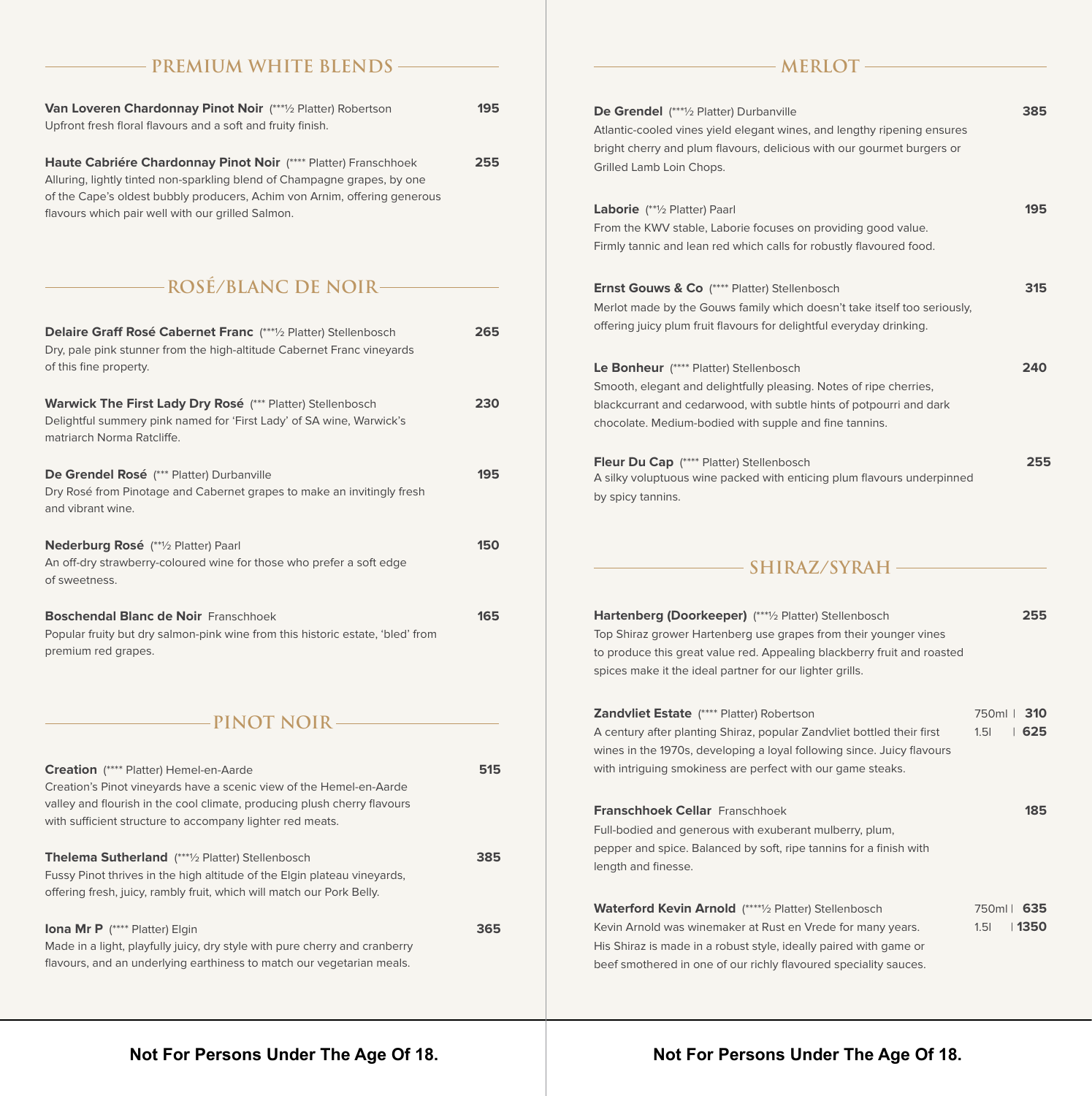#### **CABERNET SAUVIGNON**

| <b>Van Loveren</b> (***1/2 Platter) Robertson<br>Soft plum and ripe summer berry flavours followed by a round finish.                                                                                                                                                  |                                 | 185   |
|------------------------------------------------------------------------------------------------------------------------------------------------------------------------------------------------------------------------------------------------------------------------|---------------------------------|-------|
| Rustenberg (*****/2 Platter) Stellenbosch<br>Historic Rustenberg produce classic, elegant reds at astonishingly pleasing<br>prices. Ideal choice to accompany one of our juicy steaks, on or off the bone.                                                             |                                 | 295   |
| Nederburg Winemasters Reserve (****/2 Platter) Paarl<br>Perennial favourite, Nederburg's more premium bottling of this popular variety,<br>made in an authoritative style for drinking with beef, game and ostrich fillets.                                            |                                 | 245   |
| <b>Warwick The First Lady</b> (***1/2 Platter) Stellenbosch<br>The first wine Norma Ratcliffe ever made here was a Cabernet, hence<br>'First Lady'. Its sweet dark plum flavours slip down smoothly, leaving a rich<br>choc-vanilla aftertaste.                        |                                 | 265   |
| Rust en Vrede Estate Vineyards (*****/2 Platter) Stellenbosch<br>Cape stalwart making reds in a consistently powerful, robust style which<br>is the ideal choice to accompany our 28-day aged beef and game dishes.                                                    |                                 | 735   |
| – PINOTAGE –                                                                                                                                                                                                                                                           |                                 |       |
| <b>HER</b> Wellington<br>Zesty with upfront fruit flavours, this complex, textured wine lingers<br>on the palate. Its medium-bodied structure is met with subtle, velvety tannins.                                                                                     |                                 | 180   |
| <b>Diemersfontein</b> (***1/2 Platter) Wellington<br>Balanced and smooth, this ripe, black-fruited, mocha-laced Pinotage<br>is a good partner for any robust meat dish with our signature basting.                                                                     |                                 | 320   |
| Kanonkop (**** Platter) Stellenbosch<br>Powerful Pinotage from top producer Kanonkop, made from<br>low-yielding old bush vines which sufficiently concentrate the<br>grape's flavours to cope with the hearty Hussar Carpetbagger.                                     |                                 | 1050  |
| <b>Beyerskloof</b> (***1/2 Platter) Stellenbosch<br>Easy-going red with delightfully fresh, mocha-tinged red fruit<br>flavours, from winemaker Beyers Truter, dubbed 'King of Pinotage'.                                                                               | 750ml   245<br>1.5 <sub>l</sub> | ∣ 420 |
| L'Avenir (***1/2 Platter) Stellenbosch<br>Medium-bodied and bursting with cherry and plum flavours,<br>with a touch of sweet spice typical to Pinotage. Delicate and fresh,<br>with supple tannins.                                                                    |                                 | 210   |
| - PREMIUM RED BLENDS -                                                                                                                                                                                                                                                 |                                 |       |
| <b>The Hussar Grill 50th Red Durbanville</b><br>Hussar Grill commissioned D'Aria to craft a delectably spicy<br>premium red blend to celebrate our 50th anniversary, made to be<br>enjoyed with our tender lamb, gourmet burgers or succulent steaks.                  | 750ml   185<br>1.51             | 345   |
| <b>Van Loveren Retief Reserve Cape Blend</b> (***1/2 Platter) Robertson<br>Cape Blends must include Pinotage to be called such. Bussell Retief<br>blends it with Cabernet and Shiraz to make a fruity but dry red, ideally<br>paired with our slow-roasted Lamb Shank. |                                 | 265   |

**Van Loveren Cabernet Sauvignon Merlot** (\*\*\* Platter) Robertson **175** A complex, full-bodied blend matured for eight months, culminating in elegant, rich Christmas pudding and tobacco notes.

| <b>Nederburg Double Barrel Reserve Paarl</b><br>Bright black cherry vibrance and succulence, toned by oak spice.<br>Approachable, well-defined structure with integrated soft tannins<br>and a lovely length.                                                             | 240                                 |
|---------------------------------------------------------------------------------------------------------------------------------------------------------------------------------------------------------------------------------------------------------------------------|-------------------------------------|
| <b>Rupert &amp; Rothschild Classique Franschhoek</b><br>Succulent Bordeaux-style Cabernet and Merlot blend from this<br>venerable farm is the perfect choice to match any of our<br>flame-grilled steaks, on or off the bone.                                             | 750ml   475<br>1.51<br>$\vert$ 1100 |
| <b>Boekenhoutskloof Chocolate Block (***** Platter) Swartland</b><br>Sought-after, sleek Shiraz and Grenache blend with beguiling rich,<br>spiciness of the traditional reds of the Southern Rhône, delicious with<br>our speciality Hollandse Biefstuk.                  | 560                                 |
| La Motte Millennium (**** Platter) Franschhoek<br>Classic, elegant blend of Bordeaux grapes supported by judicious oaking<br>make this a go-to wine for a range of dishes on our menu, from gourmet<br>burgers and Lamb Shank to Fillet Béarnaise.                        | 265                                 |
| Nederburg Baronne (***1/2 Platter) Paarl<br>Reliable, hugely popular staple steakhouse Cabernet-Shiraz matches<br>a wide range of meaty dishes.                                                                                                                           | 185                                 |
| Groote Post Old Man's Blend (***1/2 Platter) Darling<br>Friendly, very drinkable Merlot-led blend from Darling vines,<br>yummy partner to our Hussar Burger.                                                                                                              | 215<br>750ml l<br>1.51<br>1435      |
| <b>Brampton Old Vine Red</b> (***1/2 Platter) Stellenbosch<br>Trendy, lusciously rich fruit-driven red blend for quaffing with or without food.                                                                                                                           | 185                                 |
| Neil Ellis Cabernet Sauvignon Merlot (**** Platter) Stellenbosch<br>Warren Ellis has ably stepped into his dad Neil's large winemaking<br>shoes to craft wine in a classic style. Flame-grilled beef with one of<br>our compound butters will not disappoint.             | 305                                 |
| <b>Alto Rouge</b> (***1/2 Platter) Stellenbosch<br>Firm favourite amongst South African wine drinkers for almost a<br>century, Alto still delivers classic drinkability, especially when it<br>comes to grill room enjoyment.                                             | 750ml   260<br>1.51<br>∣ 580        |
| Roodeberg (*** Platter) Paarl<br>KWV Roodeberg Red has endured for many decades due to<br>its reliability and smooth drinkability.                                                                                                                                        | 750ml   250<br>1520<br>1.51         |
| Ernie Els Big Easy (**** Platter) Stellenbosch<br>Els' golfing nickname aptly describes the easy approachability and<br>fleshy ripeness of this spicy, smoky Shiraz-based red blend. Enjoy its<br>generosity with our ribs and gourmet grilled burgers.                   | 395                                 |
| Meerlust Rubicon (*****1/2 Platter) Stellenbosch<br>One of the first Cape Bordeaux-styled blends from this internationally<br>renowned estate, consistently restrained and quietly understated in style.<br>Spoil yourself!                                               | 1050                                |
| De Grendel Rubaiyat (**** Platter) Durbanville<br>Rated by wine app Vivino as being in the top one percent of wines in<br>the world, this complex, beguiling Bordeaux-styled blend is a heavenly<br>match for our succulent speciality Chateaubriand.                     | 795                                 |
| <b>Delaire Graff Botmaskop</b> (****1/2 Platter) Stellenbosch<br>Powerfully styled Bordeaux blend from vineyards high on the Botmaskop<br>peak on this luxurious wine farm. Expect plenty of spicy tannins which cry out<br>for a juicy flame-grilled fillet on the bone. | 660                                 |
| Vergelegen Cabernet Sauvignon Merlot (**** Platter) Somerset West<br>Bright dark red. On the nose striking cassis underlined with cedar and<br>fresh ripe fruit character. On the palate, the freshness carries through with<br>a sprightly, lingering finish.            | 305                                 |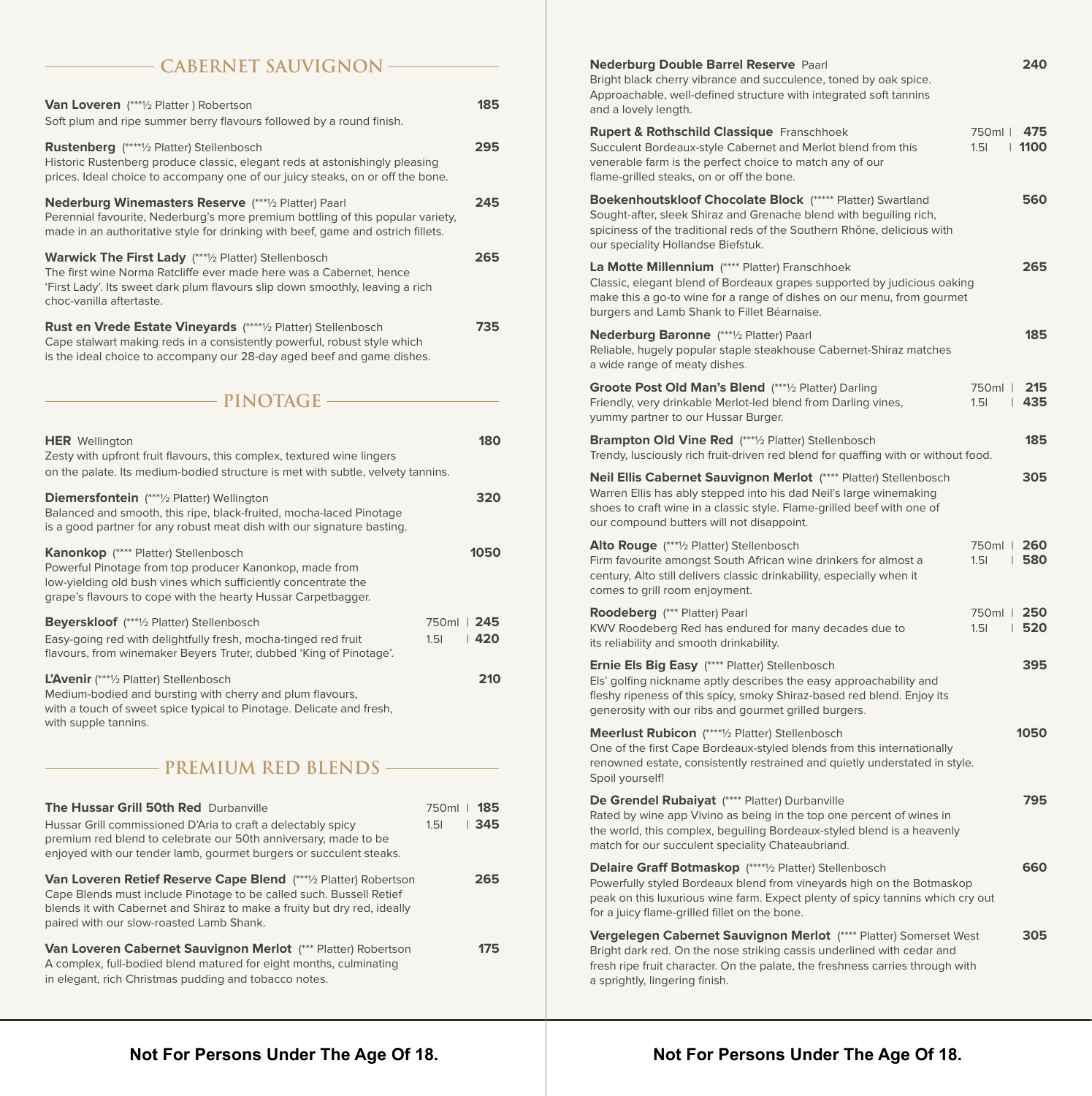# DRINKS

# **HOT BEVERAGES**

| <b>Americano</b>            | 30                            | <b>Caffé Latte</b>             | 36 |
|-----------------------------|-------------------------------|--------------------------------|----|
| <b>Decaffeinated Coffee</b> | 30                            | Cappuccino                     | 36 |
| <b>Espresso</b>             | Single $ 30$<br>Double $ 35 $ | <b>Tea</b> (Ceylon or Rooibos) | 30 |

# **COLD DRINKS & MIXERS**

| La Vie de Luc Mineral Water<br>Still or Sparkling 750ml |    |
|---------------------------------------------------------|----|
| <b>Appletiser / Red Grapetiser</b>                      | 36 |
| <b>BOS Ice Tea</b> (Peach or Lemon)                     | 32 |
| Mixers (200ml)                                          | 26 |
| Fitch & Leedes Lemonade.                                |    |
| Club Soda, Indian Tonic, Pink Tonic,                    |    |
| Grapefruit Tonic, Ginger Ale                            |    |
| or Bitter Lemon                                         |    |

#### **LOCAL BEER**

| <b>Castle Lager</b>        | 35 |
|----------------------------|----|
| <b>Castle Lite</b>         | 36 |
| <b>Carling Black Label</b> | 36 |

#### **DRAUGHT (ON TAP)**

| <b>Darling Brew</b>   | 300ml   44  |
|-----------------------|-------------|
| Ask for our selection | 500ml $ 54$ |
| <b>Castle Lite</b>    | 300ml   38  |
| (Where available)     | 500ml   48  |

#### **CIDERS**

| <b>Savanna</b> (Dry or Light) | 38 |
|-------------------------------|----|
| <b>Hunter's (Dry or Gold)</b> | 38 |

| <b>Soft Drinks (300ml)</b><br>Coca-Cola, Coca-Cola No Sugar,<br>Sprite, Sprite Zero, Fanta Orange,<br>Stoney Ginger Beer or<br>Crème Soda |    |
|-------------------------------------------------------------------------------------------------------------------------------------------|----|
| <b>Fresh Fruit Juices</b><br>Ask for our seasonal selection                                                                               | 36 |
| <b>Red Bull</b>                                                                                                                           | 47 |
| <b>Red Bull Red Edition</b><br>Watermelon                                                                                                 | 47 |

#### **INTERNATIONAL BEER**

| <b>Stella Artois</b>            | 38 |
|---------------------------------|----|
| Corona                          | 44 |
| <b>Heineken</b>                 | 38 |
| Amstel                          | 36 |
| <b>Windhoek Draught (440ml)</b> |    |

#### **ALMOST ZERO/ ALCOHOL FREE**

| (Where available) | $500ml$   48 | <b>Castle Free</b> | 35 |
|-------------------|--------------|--------------------|----|
|                   |              | Heineken 0.0       | 38 |
| CIDERS            |              | Savanna Lemon      | 36 |



# **Not For Persons Under The Age Of 18.**

## **Not For Persons Under The Age Of 18.**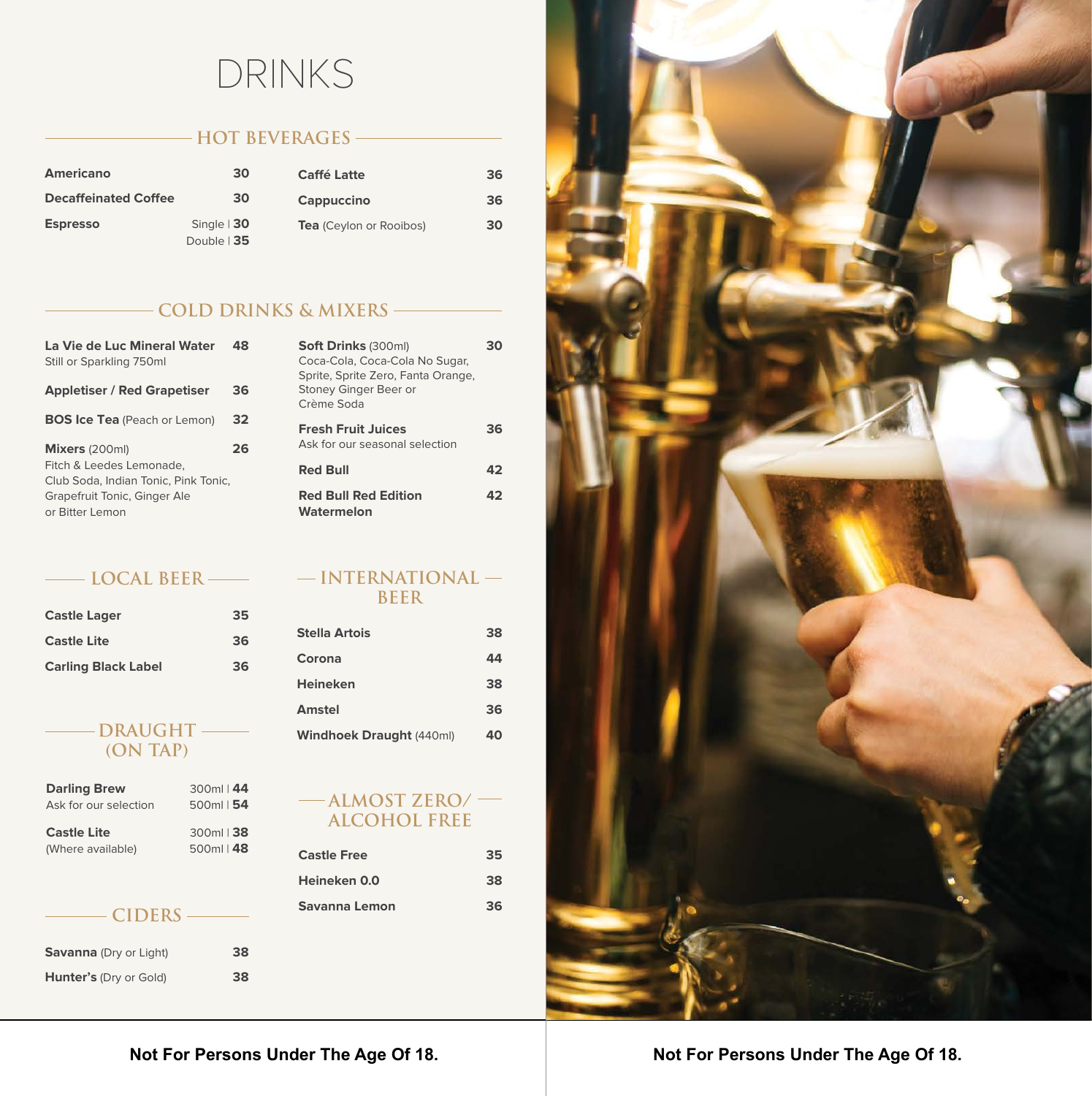#### **BRANDIES & COGNACS**

| <b>KWV</b> 3 Yr Old  | 24  | <b>Martell VSSD</b>        | 42  |
|----------------------|-----|----------------------------|-----|
| <b>KWV</b> 5 Yr Old  | 28  | <b>Richelieu</b>           | 26  |
| <b>KWV</b> 10 Yr Old | 36  | <b>Richelieu 10 Yr Old</b> | 28  |
| <b>KWV</b> 12 Yr Old | 42  | <b>Klipdrift</b>           | 26  |
| <b>KWV</b> 15 Yr Old | 80  | <b>Klipdrift Premium</b>   | 30  |
| <b>Bisquit VSOP</b>  | 66  | <b>Remy Martin VSOP</b>    | 65  |
| <b>Hennessy VS</b>   | 50  | Van Ryn's 10 Yr Old        | 46  |
| <b>Hennessy VSOP</b> | 72  | Van Ryn's 20 Yr Old        | 155 |
| <b>Hennessy XO</b>   | 210 | <b>Courvoisier VSOP</b>    | 58  |

#### **WHISKIES & BOURBONS**

| Jameson                       | 38  | Johnnie Walker Black Label       | 46              |
|-------------------------------|-----|----------------------------------|-----------------|
| <b>Jameson Caskmate</b>       | 42  | Johnnie Walker Blue Label        | 255             |
| <b>Jameson Caskmate IPA</b>   | 44  | Bell's                           | 32 <sub>2</sub> |
| <b>Jameson Select Reserve</b> | 48. | <b>Jack Daniel's Tennessee</b>   | 35              |
| <b>Tullamore Dew</b>          | 38  | <b>Maker's Mark</b>              | 38              |
| <b>Chivas Regal 12 Yr Old</b> | 40  | Bain's                           | 35              |
| <b>Chivas Regal XV</b>        | 48  | J&B                              | 32 <sub>2</sub> |
| <b>Chivas Regal 18 Yr Old</b> | 95. | <b>Suntory Whisky Toki</b>       | 38              |
| <b>Dimple</b> 15 Yr Old       | 65  | <b>Jim Beam White Bourbon</b>    | 36              |
| <b>The Famous Grouse</b>      | 32  | <b>Scottish Leader 12 Yr Old</b> | 35              |
| <b>Ballantine's</b>           | 33  | Dewar's 12 Yr Old                | 34              |

#### **SINGLE MALTS**

| <b>Monkey Shoulder</b>                           | 42                      | <b>Glenmorangie Original</b>     | 62  |
|--------------------------------------------------|-------------------------|----------------------------------|-----|
| <b>The Glenlivet</b><br><b>Founder's Reserve</b> | 48                      | 10 Yr Old                        | 82  |
|                                                  |                         | <b>Glenmorangie Lasanta</b>      |     |
| <b>The Glenlivet 12 Yr Old</b>                   | 68                      | <b>Glenmorangie Quinta Ruban</b> | 88  |
| <b>Aberlour</b> 12 Yr Old                        | 82                      | 14 Yr Old                        |     |
| <b>Ardbeg 10 Yr Old</b>                          | 84                      | <b>Glenmorangie Nectar D'Or</b>  | 96  |
| <b>Bunnahabhain 18 Yr Old</b>                    | 165                     | <b>Highland Park 18 Yr Old</b>   | 180 |
| <b>Glenfiddich Reserve</b>                       | 60                      | <b>Lagavulin 16 Yr Old</b>       | 160 |
| 12 Yr Old                                        | <b>Laphroaig Select</b> | 36                               |     |

# $-GIN$

| Inverroche <sup>®</sup>     | 38 | <b>Malfy</b>                      | 38 |
|-----------------------------|----|-----------------------------------|----|
| (Classic, Amber or Verdant) |    | <b>Cruxland</b>                   | 34 |
| <b>Bombay Sapphire</b>      | 32 |                                   |    |
|                             | 30 | <b>Bulldog</b>                    | 38 |
| <b>Tangueray</b>            |    | <b>Cape Town The Pink Lady</b>    | 44 |
| <b>6 Dogs Blue</b>          | 48 | <b>Beefeater / Beefeater Pink</b> | 28 |
| <b>Monkey 47</b>            | 68 | <b>Beefeater Blood Orange</b>     |    |
| Gordon's                    | 28 | <b>Roku</b>                       | 34 |

# $-VODKA$

| <b>Absolut</b>    | 30 |
|-------------------|----|
| <b>SKYY</b>       | 28 |
| <b>Belvedere</b>  | 48 |
| Cruz              | 30 |
| <b>Smirnoff</b>   | 28 |
| <b>Grey Goose</b> | 44 |

 $-RUM$  –

| <b>Bacardi</b>                     | 30 | Jäger        |
|------------------------------------|----|--------------|
| <b>Havana</b> 3 Yr Old             | 28 | Unde         |
| <b>Captain Morgan</b> <sup>®</sup> | 28 | Anto         |
| <b>Spiced Gold</b>                 | 28 | <b>Dalla</b> |

## **PORTS, SHERRIES & VERMOUTH**

| <b>Allesverloren Fine</b><br><b>Old Vintage</b>  | 28 |
|--------------------------------------------------|----|
| <b>Boplaas Cape Ruby</b>                         | 28 |
| <b>Monis</b><br>(Full, Medium or Pale Dry Cream) | 30 |
| <b>Martini</b><br>(Rosso, Blanco or Extra Dry)   | 22 |

#### **DIGESTIFS & GRAPPA**

| Jägermeister (Digestif)     | 38 |
|-----------------------------|----|
| <b>Underberg</b> (Digestif) | 45 |
| <b>Antonella</b> (Grappa)   | 48 |
| <b>Dalla Cia</b> (Grappa)   | 48 |

# **LIQUEURS & SHORT DRINKS**

| <b>Espolon</b>             | 36 | Kahlúa                    | 32 <sub>2</sub> |
|----------------------------|----|---------------------------|-----------------|
| <b>Altos Reposado</b>      | 34 | <b>Frangelico</b>         | 34              |
| Don Julio Reposado         | 58 | Cointreau                 | 36              |
| <b>El Jimador Reposado</b> | 34 | <b>Disaronno Amaretto</b> | 32 <sub>2</sub> |
| <b>Patron Reposado</b>     | 48 | <b>Drambuje</b>           | 38              |
| <b>Olmeca Black</b>        | 30 | <b>Nachtmusik</b>         | 32 <sub>2</sub> |
| Amarula                    | 34 | <b>Southern Comfort</b>   | 32 <sub>2</sub> |
| <b>Tia Maria</b>           | 32 |                           |                 |

#### **Not For Persons Under The Age Of 18.**